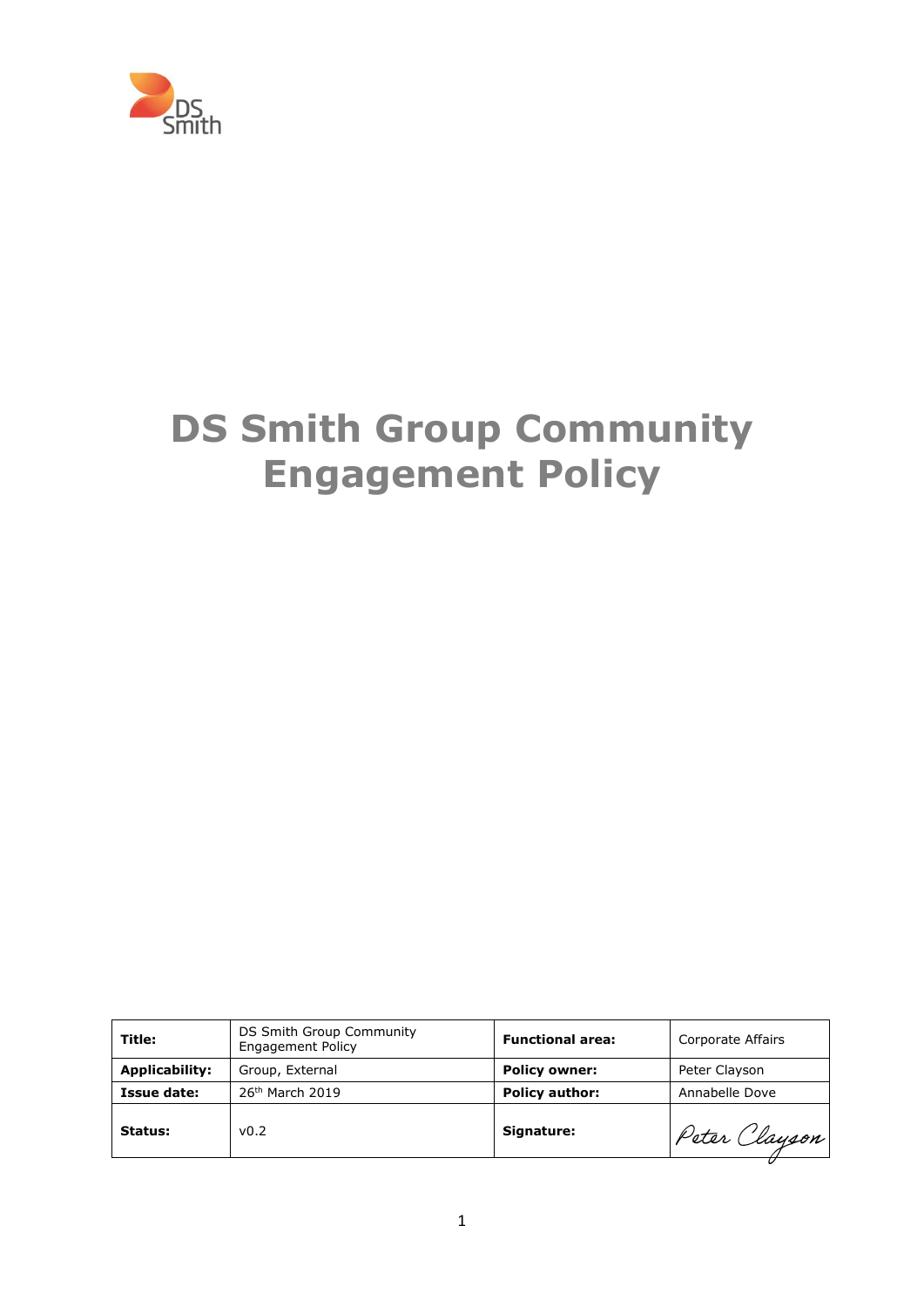

## **Context**

### *Introduction to issue*

We live in a changing world. We increasingly expect to purchase products tailored for us, whenever we want them, wherever we want them, delivered to us in a way that fits our busy lifestyles. We want more choice and convenience but with less impact on the world around us. This presents huge opportunities for all of us at DS Smith, but also requires new ways of thinking. This is why we have a purpose of redefining packaging for a changing world, bringing value to all our core stakeholders including our local communities.

As a business that operates in hundreds of local communities across the world, we have a huge opportunity to make a real difference by using our expertise and knowledge to help communities thrive in this changing world.

We must act as a responsible neighbour and engage with important local stakeholders from schools and governments to not-for-profit organisations and community groups.

### *Materiality to DS Smith*

At DS Smith we seek to make a positive contribution to our communities and build a reputation as a responsible neighbour and employer. We want to empower employees to solve sustainability challenges and inspire future generations within our local communities.

We encourage our people to feel fulfilled through charity, community and volunteering work. It doesn't matter what role employees have or what country they work in, we all have the responsibility and power to influence real change.

#### **Scope**

This policy is relevant to the whole DS Smith Group in particular those sites with 50 or more full-time employees.

#### **Our target(s) and commitments**

DS Smith will work to engage 100% of our sites with 50 or more full-time employees in community programmes.

All sites with 50 or more full-time employees must complete one community activation or programme each financial year. This could be through donating employee working hours, cash or products. Community activations and programmes should align with the DS Smith Community Programme Guidelines. They should involve working with local stakeholders such as schools and governments, and/or non-government organisations or initiatives in the local area that are not for profit and support a cause, such as environmental protection.